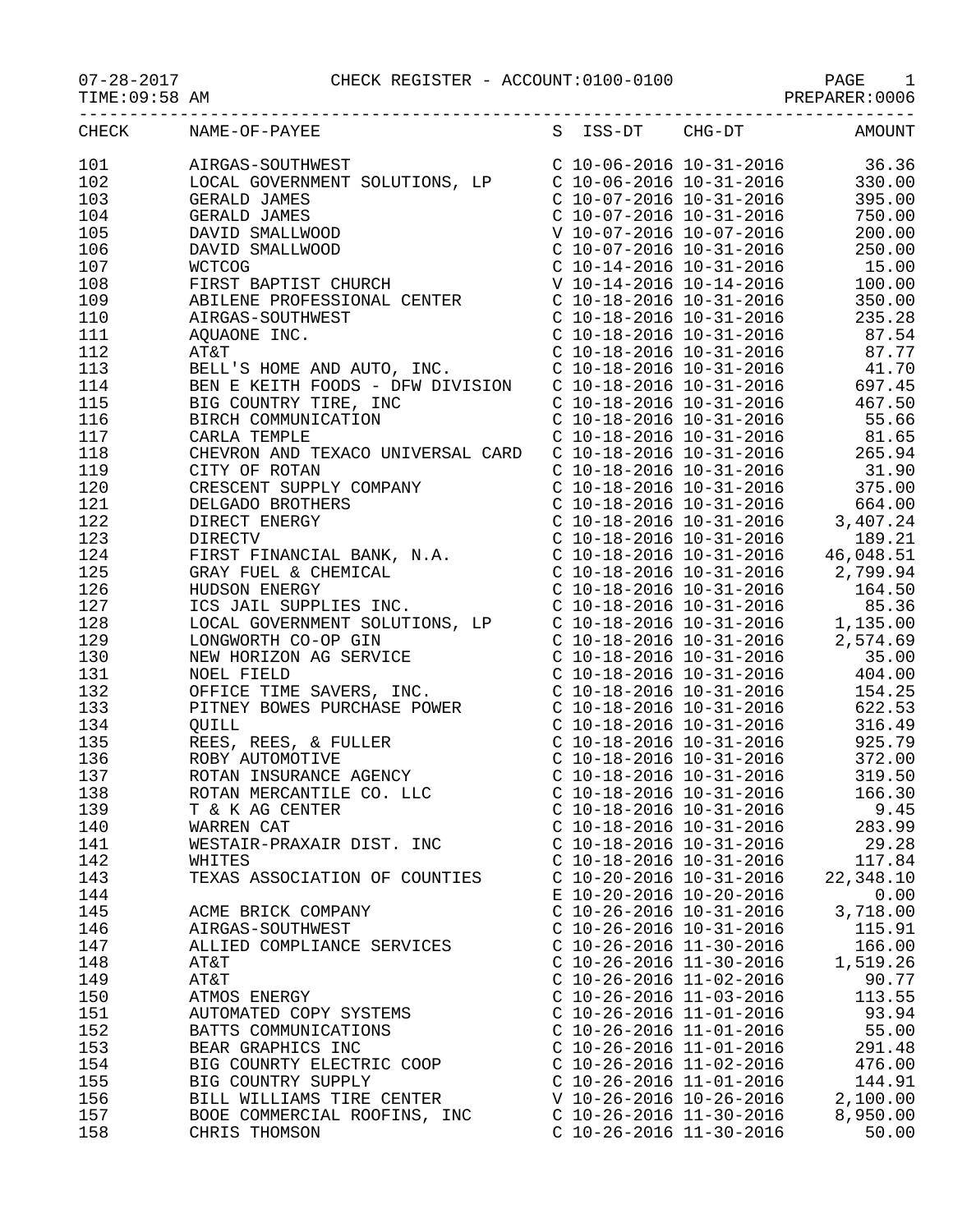|       | $07-28-2017 \quad \mbox{CHECK REGISTER - ACCOUNT:0100-0100 \quad \mbox{PAGE} \quad 2 \\ \mbox{TIME:09:58 AM \quad \mbox{NCE:0006} \quad \mbox{REPARENT:0006} \quad \mbox{REPARENT:0006} \quad \mbox{REPARENT:0006} \quad \mbox{REPARENT:0006} \quad \mbox{REPARENT:0006} \quad \mbox{REPARENT:0006} \quad \mbox{REPARENT:0006} \quad \mbox{REPARENT:0006} \quad \mbox{REPARENT:0006} \quad \mbox{REPARENT:$ |                                                        | . _ _ _ _ _ _ _ _ _ _ _ _ _ |
|-------|-------------------------------------------------------------------------------------------------------------------------------------------------------------------------------------------------------------------------------------------------------------------------------------------------------------------------------------------------------------------------------------------------------------|--------------------------------------------------------|-----------------------------|
|       | CHECK NAME-OF-PAYEE                                                                                                                                                                                                                                                                                                                                                                                         | S ISS-DT CHG-DT                                        | AMOUNT                      |
|       |                                                                                                                                                                                                                                                                                                                                                                                                             |                                                        |                             |
|       |                                                                                                                                                                                                                                                                                                                                                                                                             |                                                        |                             |
|       |                                                                                                                                                                                                                                                                                                                                                                                                             |                                                        |                             |
|       |                                                                                                                                                                                                                                                                                                                                                                                                             |                                                        |                             |
|       |                                                                                                                                                                                                                                                                                                                                                                                                             |                                                        |                             |
|       |                                                                                                                                                                                                                                                                                                                                                                                                             |                                                        |                             |
|       |                                                                                                                                                                                                                                                                                                                                                                                                             |                                                        |                             |
|       |                                                                                                                                                                                                                                                                                                                                                                                                             |                                                        |                             |
|       |                                                                                                                                                                                                                                                                                                                                                                                                             |                                                        |                             |
|       |                                                                                                                                                                                                                                                                                                                                                                                                             |                                                        |                             |
|       |                                                                                                                                                                                                                                                                                                                                                                                                             |                                                        |                             |
|       |                                                                                                                                                                                                                                                                                                                                                                                                             |                                                        |                             |
|       |                                                                                                                                                                                                                                                                                                                                                                                                             |                                                        |                             |
|       |                                                                                                                                                                                                                                                                                                                                                                                                             |                                                        |                             |
|       |                                                                                                                                                                                                                                                                                                                                                                                                             |                                                        |                             |
|       |                                                                                                                                                                                                                                                                                                                                                                                                             |                                                        |                             |
|       |                                                                                                                                                                                                                                                                                                                                                                                                             |                                                        |                             |
|       |                                                                                                                                                                                                                                                                                                                                                                                                             |                                                        |                             |
|       |                                                                                                                                                                                                                                                                                                                                                                                                             |                                                        |                             |
|       |                                                                                                                                                                                                                                                                                                                                                                                                             |                                                        |                             |
|       |                                                                                                                                                                                                                                                                                                                                                                                                             |                                                        |                             |
|       |                                                                                                                                                                                                                                                                                                                                                                                                             |                                                        |                             |
|       |                                                                                                                                                                                                                                                                                                                                                                                                             |                                                        |                             |
|       |                                                                                                                                                                                                                                                                                                                                                                                                             |                                                        |                             |
|       |                                                                                                                                                                                                                                                                                                                                                                                                             |                                                        |                             |
|       |                                                                                                                                                                                                                                                                                                                                                                                                             |                                                        |                             |
|       |                                                                                                                                                                                                                                                                                                                                                                                                             |                                                        |                             |
|       |                                                                                                                                                                                                                                                                                                                                                                                                             |                                                        |                             |
|       |                                                                                                                                                                                                                                                                                                                                                                                                             |                                                        |                             |
|       |                                                                                                                                                                                                                                                                                                                                                                                                             |                                                        |                             |
|       |                                                                                                                                                                                                                                                                                                                                                                                                             |                                                        |                             |
|       |                                                                                                                                                                                                                                                                                                                                                                                                             |                                                        |                             |
|       |                                                                                                                                                                                                                                                                                                                                                                                                             |                                                        |                             |
|       |                                                                                                                                                                                                                                                                                                                                                                                                             |                                                        |                             |
|       |                                                                                                                                                                                                                                                                                                                                                                                                             |                                                        |                             |
|       |                                                                                                                                                                                                                                                                                                                                                                                                             |                                                        |                             |
| 10001 | GREEN'S CONCRETE                                                                                                                                                                                                                                                                                                                                                                                            | $C$ 10-28-2016 10-31-2016                              | 10,282.00                   |
| 10002 | AUTOMATED COPY SYSTEMS                                                                                                                                                                                                                                                                                                                                                                                      | C 10-28-2016 11-03-2016                                | 27.50                       |
| 10003 | BEN E KEITH FOODS - DFW DIVISION                                                                                                                                                                                                                                                                                                                                                                            | $C$ 10-28-2016 11-03-2016                              | 433.91                      |
| 10004 | BIG COUNRTY ELECTRIC COOP                                                                                                                                                                                                                                                                                                                                                                                   | $C$ 10-28-2016 11-09-2016                              | 386.00                      |
| 10005 | BITTER CREEK WATER SUPPLY CORP                                                                                                                                                                                                                                                                                                                                                                              | $C$ 10-28-2016 11-03-2016                              | 45.00                       |
| 10006 | JONNYE LU GIBSON                                                                                                                                                                                                                                                                                                                                                                                            | V 10-28-2016 10-28-2016                                | 75.00                       |
| 10007 | PFG-TEMPLE                                                                                                                                                                                                                                                                                                                                                                                                  | $C$ 10-28-2016 11-03-2016<br>$C$ 10-28-2016 11-30-2016 | 595.28                      |
| 10008 | QUILL                                                                                                                                                                                                                                                                                                                                                                                                       | $C$ 10-28-2016 11-30-2016                              | 313.94                      |
| 10009 | TIBBIT COMMERCIAL LEASING                                                                                                                                                                                                                                                                                                                                                                                   | $C$ 10-31-2016 10-31-2016                              | 414.00<br>1,312.51          |
|       | 9000000000 TEXAS WORKFORCE COMMISSION<br>9000000001 TEXAS VITAL STATISTICS                                                                                                                                                                                                                                                                                                                                  | I 10-31-2016 10-31-2016                                | 10.98                       |